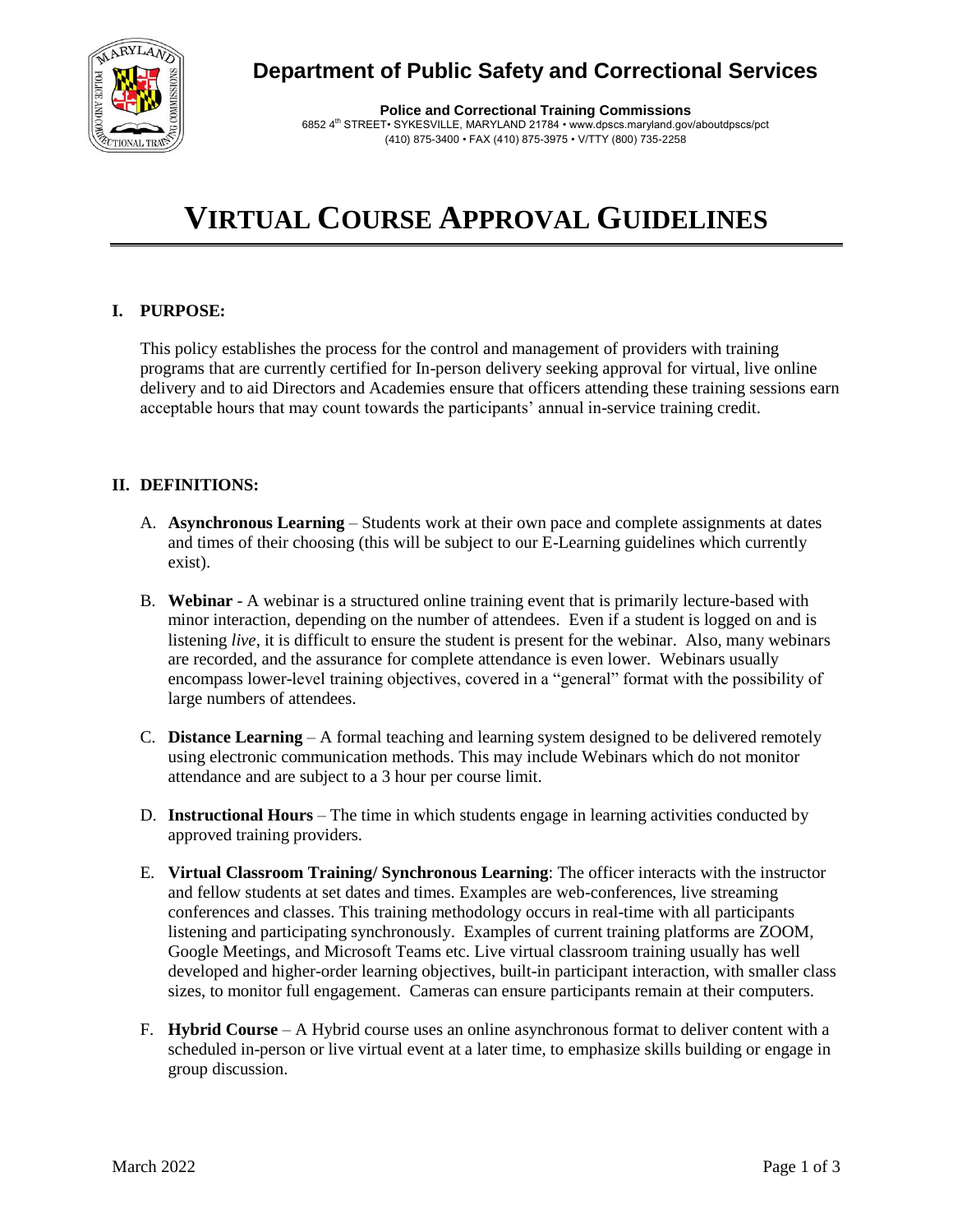#### **III. PROCEDURE:**

- A. For current certified training for a specific set number of hours with an assigned course number:
	- 1. Providers need to submit a course addendum with the existing course number outlining **exactly** how the new course will be delivered in the virtual environment.
		- a. Explain the differences between originally submitted in-person delivery versus the virtual format.
		- b. Include the virtual schedule with an hour-by-hour breakdown with participant engagement activities included. All training sessions must be at least sixty minutes. Credit cannot be given for thirty or twenty-minute activities, etc. Include minimum log in time requirements for completion of the class.
		- c. Explain how attendance will be confirmed and monitored, to include signing in and out for each session.
		- d. Attach student engagement requirements that include mandatory use of a participant camera and documented interaction. Providers are encouraged to send messages/quizzes to students at random times during the class to confirm attendance.
		- e. Documentation of how each objective will be taught and tested.
	- 2. If the hours change due to delivery changes, then a new course approval should be submitted.
	- 3. Inform students of ethical and educational responsibilities relating to academic concerns, specifically, that dishonesty involving attendance or cheating during the class could result in a failure to obtain credit for the course and removal from the class.
- B. For *Hybrid* courses:
	- 1. Training providers interested in certifying a hybrid course will need to Submit two programs, one for E-Learning and one for Synchronous Virtual Learning. They must meet all E-Learning guidelines and the Synchronous program must meet all Virtual Guidelines.

## **IV. PROVIDER RESPONSIBILITIES**

- 1. Maintain accurate attendance rosters for all in-person, online, hybrid, and virtual learning classes. In order to receive in-service credit for a program, participants must be in attendance at least 90% of the online classroom hours. If a student misses more than 10% of the training, it will result in a non-completion and the student will not receive inservice credit until the lost time is made up.
- 2. Adhere to the submitted schedule and archive an attestation form for each participant taught using the virtual/live training event.
- 3. Fully engage participants with activities, quizzes, and testing to ensure content mastery.
- 4. Designate an individual who will work as a "class monitor" separate from the instructor to manage chats, attendance, polls, and other activities.